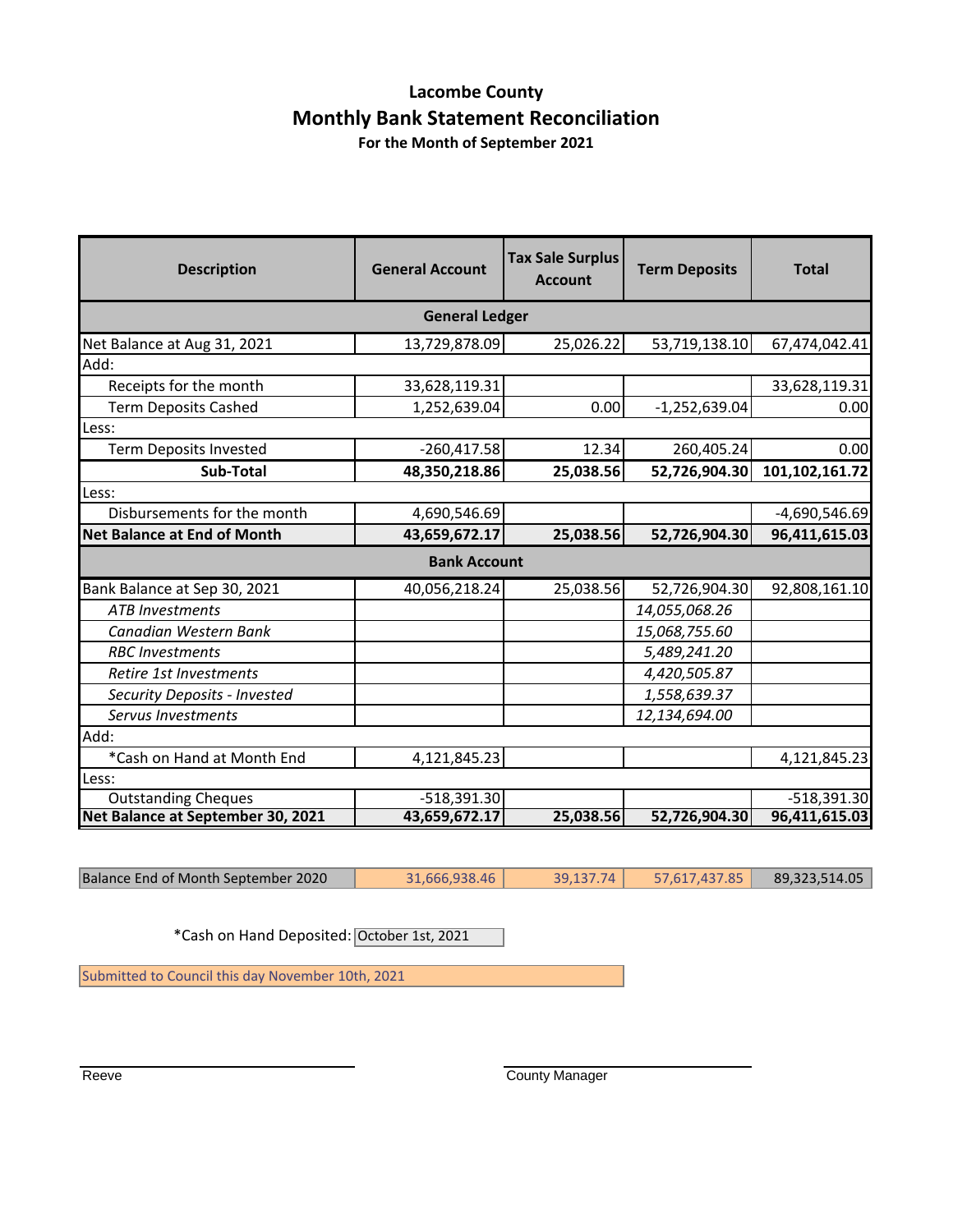# **Lacombe County Receipts**

#### **For the Month of September 2021**

| <b>Receipt Type</b>                        | <b>Sub-Total</b> | <b>Total Amount</b> |
|--------------------------------------------|------------------|---------------------|
| <b>Cash Register Receipts</b>              |                  | 9,010,664.14        |
| <b>Electronic Receipts</b>                 |                  | 24,184,529.22       |
| <b>Tax TIPPS Receipts</b>                  |                  | 184,751.27          |
| <b>Utility DEFT Receipts</b>               |                  | 14,293.04           |
| <b>Total Investment Interest Receipts:</b> |                  | 171,230.04          |
| <b>General Account Interest</b>            | 9,323.71         |                     |
| Servus GIC Investments - Interest Earned   | 31,648.67        |                     |
| Servus GIC Investments - Interest Compound | 78,307.68        |                     |
| Security Deposits - Interest Compound      | 73.80            |                     |
| Security Deposit - Interest Earned         | 6.81             |                     |
| ATB GIC Investments - Interest Compound    | 7,519.58         |                     |
| Retire 1st Investments - Interest Compound | 37,711.04        |                     |
| <b>CWB Investments - Interest Compound</b> | 6,626.41         |                     |
| Tax Sales Surplus Interest                 | 12.34            |                     |
| <b>Total Miscellaneous Receipts:</b>       |                  | 62,651.60           |
| Alberta Government - FCSS Grant            | 25,304.00        |                     |
| Alberta Government - Justice Fines         | 3,943.00         |                     |
| <b>ATCO Franchise Fees</b>                 | 1,209.02         |                     |
| Canadian Government - GST Refund July      | 32,175.81        |                     |
| <b>Royalty Payments</b>                    | 19.77            |                     |
| <b>Total Receipts</b>                      |                  | 33,628,119.31       |

| <b>Cash on Hand</b>                     |              |
|-----------------------------------------|--------------|
| Cash and Cheque Deposit                 | 2,483,895.76 |
| Interac Deposit and Credit Card Payment | 83,942.66    |
| EFT-Deposit                             | 1,554,006.81 |
| <b>Total Cash on Hand</b>               | 4,121,845.23 |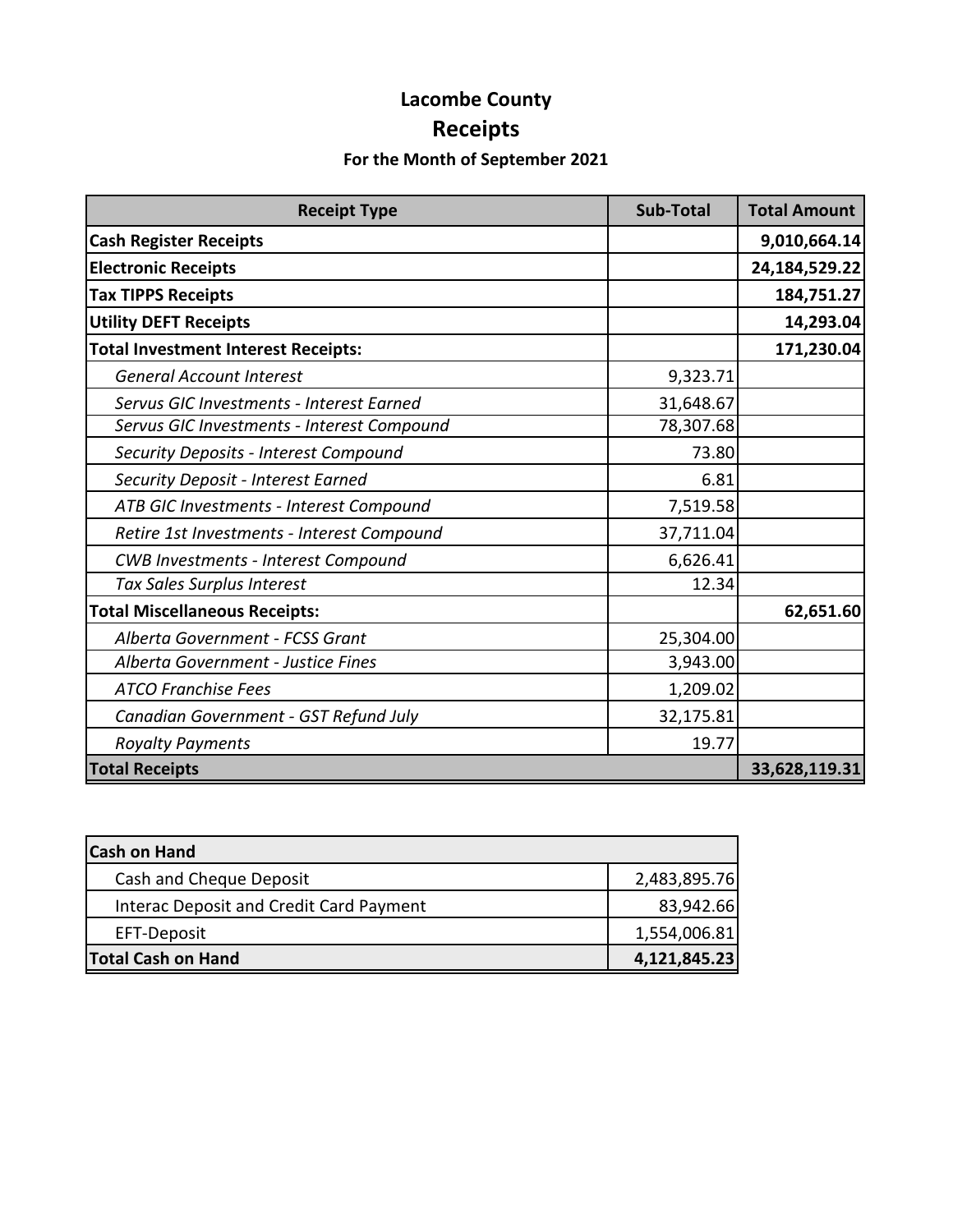# **Lacombe County**

#### **Disbursements**

#### **For the Month of September 2021**

| <b>Disbursement Type</b>                      | <b>Sub-Total</b> | <b>Total Amount</b> |
|-----------------------------------------------|------------------|---------------------|
| <b>Total Cheques Issued:</b>                  |                  | 4,462,280.78        |
| Payroll Cheques Issued                        | 729,388.87       |                     |
| <b>Payroll Cheques Cancelled</b>              | 0.00             |                     |
| <b>General Cheques Issued</b>                 | 3,733,191.91     |                     |
| <b>General Cheques Cancelled</b>              | 300.00           |                     |
| <b>Total Miscellaneous Disbursments:</b>      |                  | 228,265.91          |
| <b>Bank Charge Electronic Payment Service</b> | 130.60           |                     |
| <b>Bank Error - Bill Payment Error</b>        | 4,575.61         |                     |
| Canada Post                                   | 3,157.31         |                     |
| <b>Health Spending</b>                        | 7,145.97         |                     |
| <b>Interac Fees</b>                           | 3.00             |                     |
| <b>Interac Machine Rental</b>                 | 36.75            |                     |
| LAPP Payment September                        | 130,066.92       |                     |
| <b>NSF Cheque</b>                             | 1,882.56         |                     |
| <b>NSF TIPPS Payment</b>                      | 401.70           |                     |
| <b>US Bank</b>                                | 11,934.77        |                     |
| <b>Victor Premium</b>                         | 68,930.72        |                     |
| <b>Total Disbursements</b>                    |                  | 4,690,546.69        |

| Outstanding Cheques        | 388,324.38 |
|----------------------------|------------|
| <b>Outstanding Payroll</b> | 130,066.92 |
| <b>Total O/S Cheques</b>   | 518,391.30 |